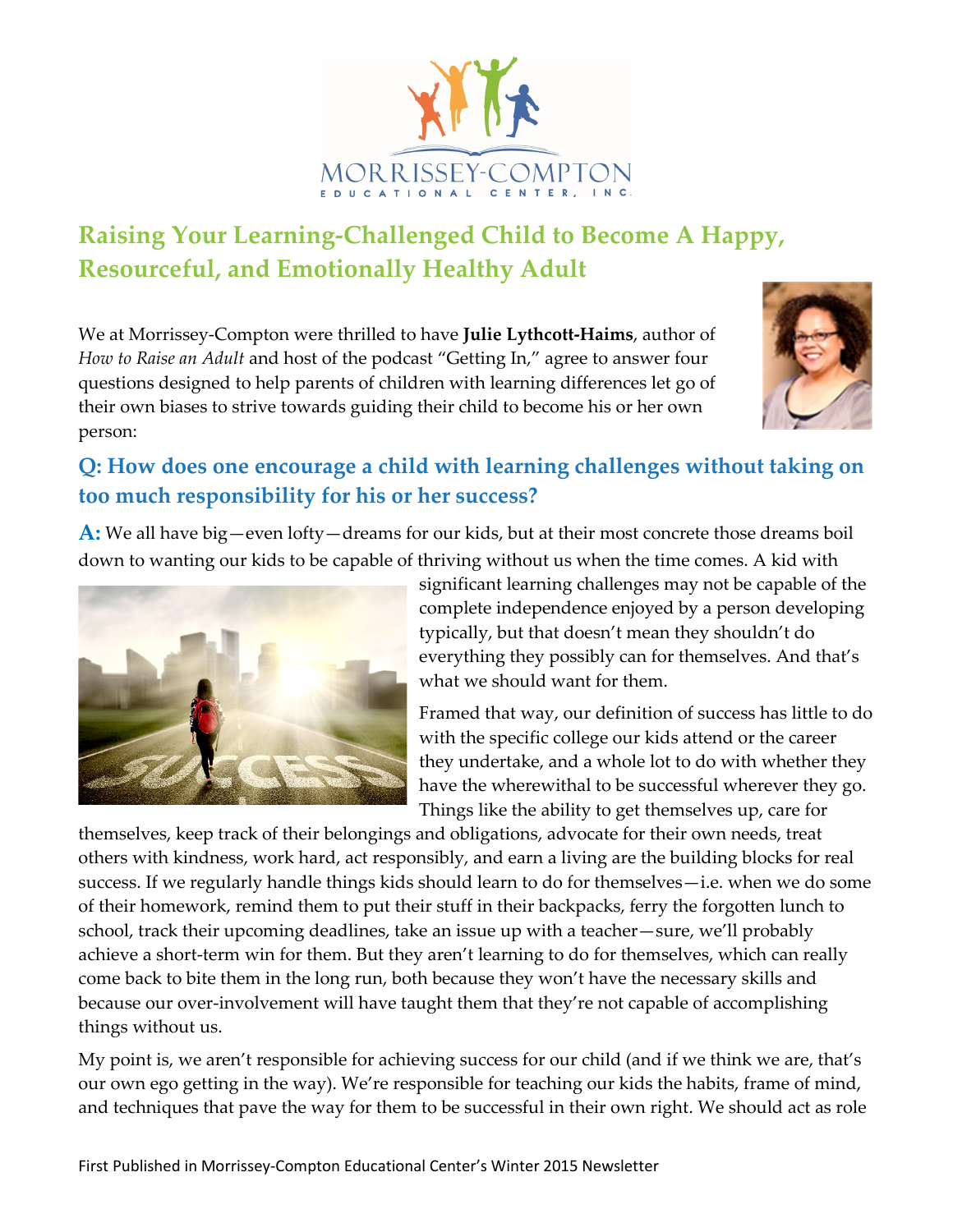models for hard work, perseverance, and resilience, and then teach them important tools such as time management, how to chunk big projects into small tasks, how to make checklists and to-do lists, how to move on from a setback, and how to relax and kick back for a bit after a job well done.

# **Q: How do you communicate with your high school children in a manner that increases their college options to include the types of colleges that aren't elite, but can change your life?**

**A:** Many of us have been duped by *U.S. News & World Report* into thinking that only a tiny number of colleges matter. If we've bought into that mindset, then we feel we have no choice but to try to engineer those college outcomes for our kids at all costs. The trouble is, the schools at the top of the *U.S. News* list require a level of perfection in high school that means the natural blips and bumps of life are not tolerated. Kids growing up with that kind of expectation are desperately afraid of failure (often mistakenly defining it as a "B"), and if parents are obsessed over every grade, kids can feel

their very worth as humans comes down to their grades and scores. This harms kids. In some cases, tremendously.

The good news is, in a nation of 2,800 accredited four-year institutions (not to mention great community colleges), there are at least a few hundred truly wonderful college options. In my own house or when I'm out on the stump for my book tour, I talk about how a college education is best when faculty are motivated to teach and mentor undergraduates, which happens all the time at small colleges, and also at



community colleges, but happens less so at big universities where faculty are primarily engaged in research. Knowing that many parents lack an awareness of colleges other than those with the biggest brand names, I like to name drop the names of small colleges like **Whitman College** in Washington, **Grinnell** in Iowa, and **Carleton** in Minnesota. I also am a big fan of lists like the *Fiske Guide to Colleges* (fiskeguide.com), *Colleges That Change Lives* (ctcl.org), and *The Alumni Factor*  (alumnifactor.com), which present data and information on what it's actually like to be a student on a particular campus and to be a graduate of those places (*U.S. News*, in contrast, rates schools mostly on the high school grades/scores of incoming college students).

Even if we as parents are very informed about the high-quality education to be had at many schools, we still tend to "ooh" and "aah" when someone's kid has gotten into one of those most highly selective schools. To really walk the walk, we need to check our own subtle biases—for example, do we only wear Stanford sweatshirts? If so, we're signaling to our kids that regardless of what we may say, we really hope they'll go there.

Although I'm a graduate of Stanford, worked there for over a decade, and believe it is in fact a wonderful school, I'm incredibly excited about looking at other schools with my kids—schools with far more reasonable admission rates—because I don't want them to mortgage their childhoods or adopt a perfection mentality that seems necessary for admission to a highly selective college these days. For example, my son—the kid with ADD who had the benefit of working with **Dr. Ted Alper** at Morrissey-Compton years ago—has a real penchant for biology and thinks he might want to do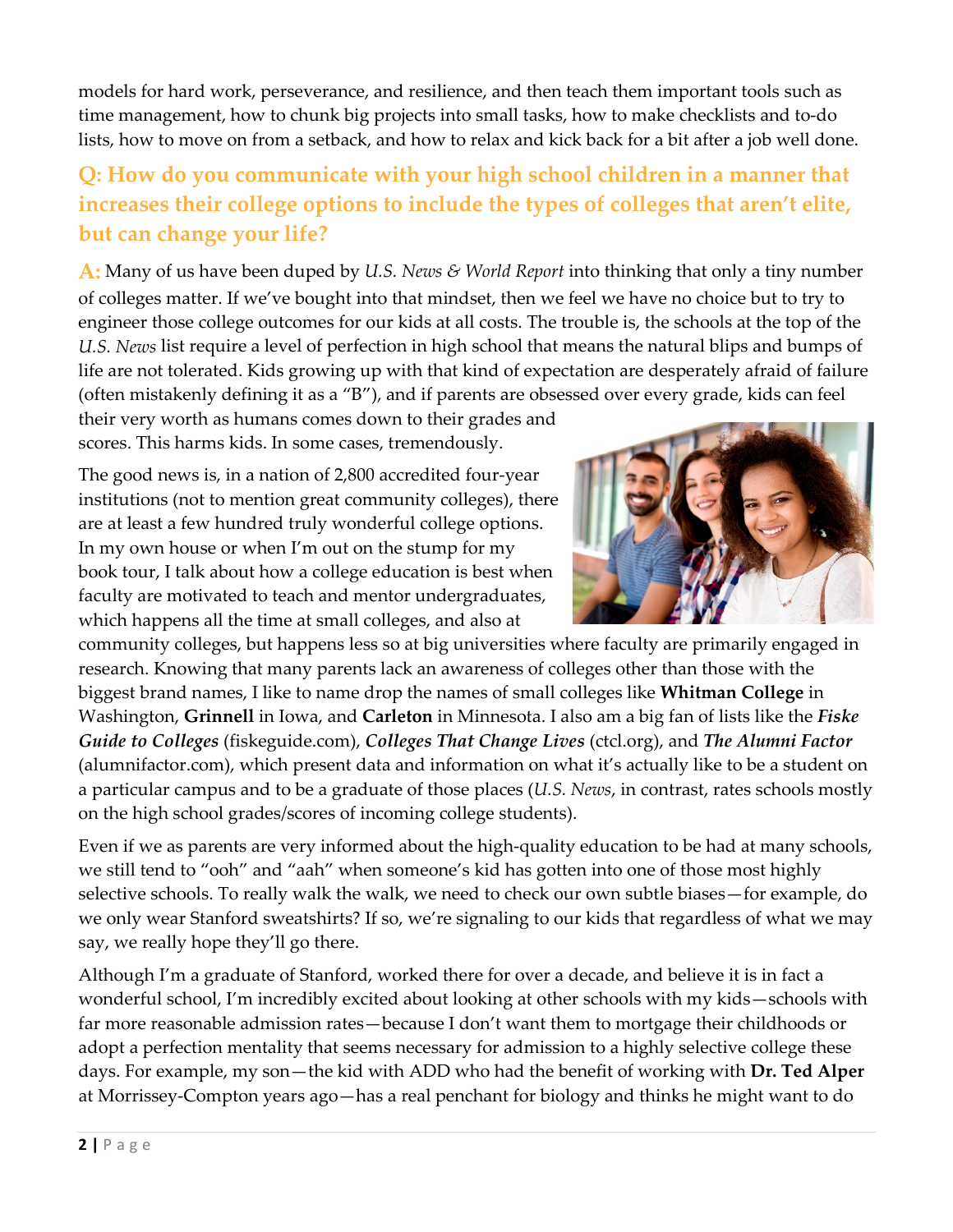bio research one day. So together, we're looking into colleges that send the greatest number of graduates to Ph.D. programs in the life sciences (I found a great list at thecollegesolution.com/thecolleges-where-phds-get-their-start). One of the top ten schools on that list is **Kalamazoo College** in Michigan, which I'll confess I'd never heard of! But I'm super excited to visit it with him when we go on a college tour later this year—he just might experience that all-important sense of fit and belonging when he's there.

That's what college admission all comes down to: fit and belonging. As a former college dean, I know that this is critical. Do they want a huge school or a close-knit community? An urban environment or the hills in the middle of nowhere? Can they see themselves thriving in that classroom, library, laboratory, or dorm? I'm excited to take my son on a college tour of places that excel in bio, but that also differ from each other in terms of student life, environment, social and political mindset, and vibe. He's the one who's going to spend four precious years there. The college visit will give him a sense of whether he can be himself on any particular campus, which is what will help ensure that those four years feel wonderful and are well spent.

# **Q: How can parents encourage their children to follow their own dreams rather than forcing them to follow the parent's dreams?**

**A:** It's tempting to want to force our kids to become a "this" or "that" (Doctor! Engineer! Lawyer!), because we think that's what will lead to a successful life, or because we'll feel better about ourselves if we can brag that our kid has pursued these professions.

But really, what each of us needs is to figure out what we're good at, what we love, and what matters to us, and then to do work that plays on those strengths and taps into those values. I've worked with too many kids on a path of someone else's making and really, regardless of how well they may have been doing, they felt pretty miserable about their life. And I know from my own professional journey, which began in corporate law, that money and prestige don't fill your soul. Yes, you need a certain amount of money to pay your bills, but the more your work is aligned with your skills, passion, and values, the more rewarding it will be, and the more rewarding it is, the more you can feel satisfied from the work itself even if the paycheck isn't huge. So, I want my two kids to feel fulfilled in a career that matters to them.

Mostly, at an existential level, I think we have to humble ourselves as parents and accept and embrace that our kid is their own human. Too many of us are still trying to please our parents or win their approval. Why put that burden on our kids? Too many of us are trying to make our kids into some perfect version of a kid we may have dreamed about, instead of embracing the kid we have. Let's give our kids all the opportunities we can and create high expectations that they'll be hard workers and of good character, while keeping firmly in mind that it's their life, not ours, which means they get to dream their own dreams.

#### **Q: Can you give us an example of a household activity or expectation to promote resourcefulness in a child?**

**A:** There's no substitute for chores (or a part time job) when it comes to inculcating a sense of responsibility and accountability in a kid. Resist the urge to let your kid off the hook when